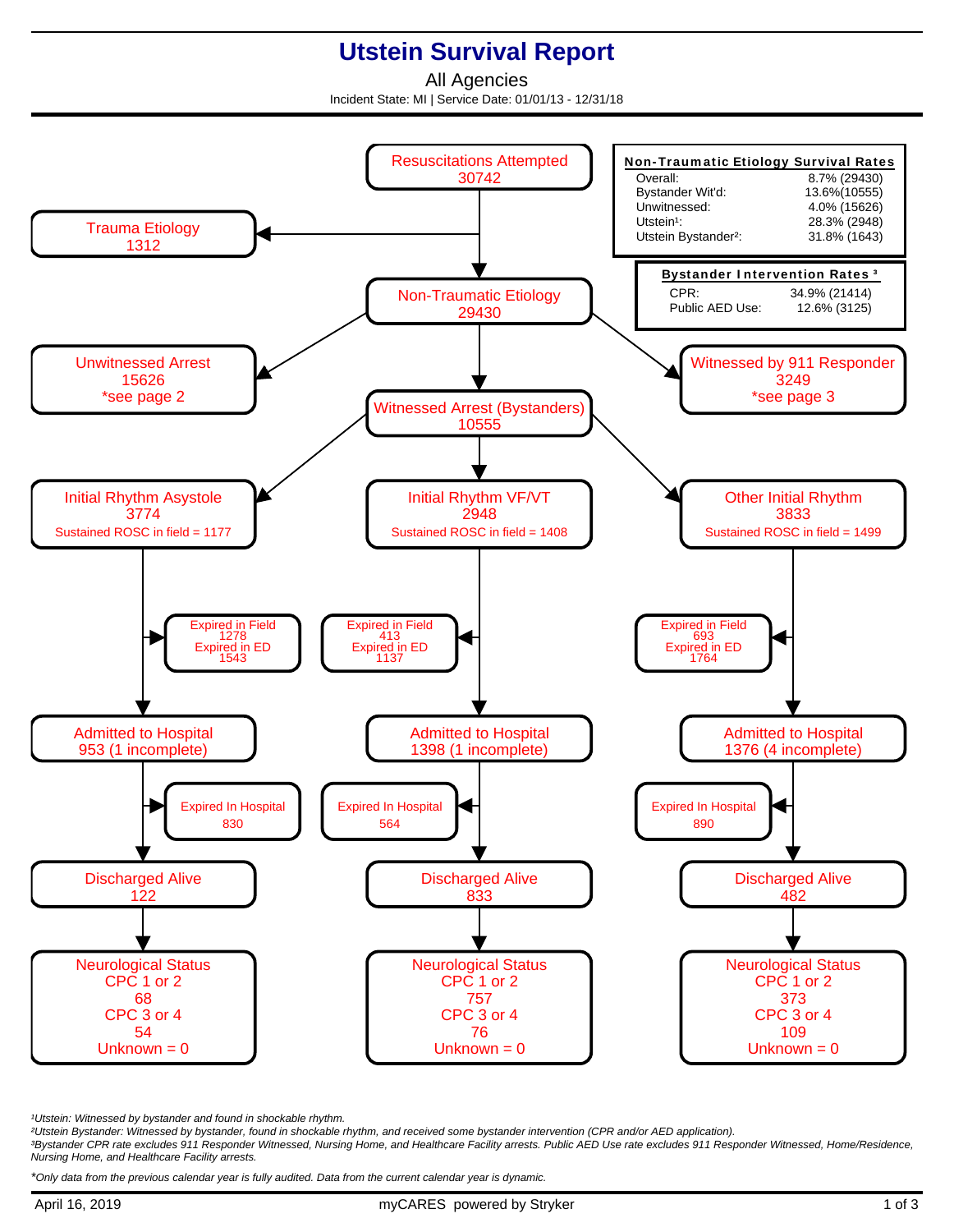## **Utstein Survival Report**

All Agencies Incident State: MI | Service Date: 01/01/13 - 12/31/18